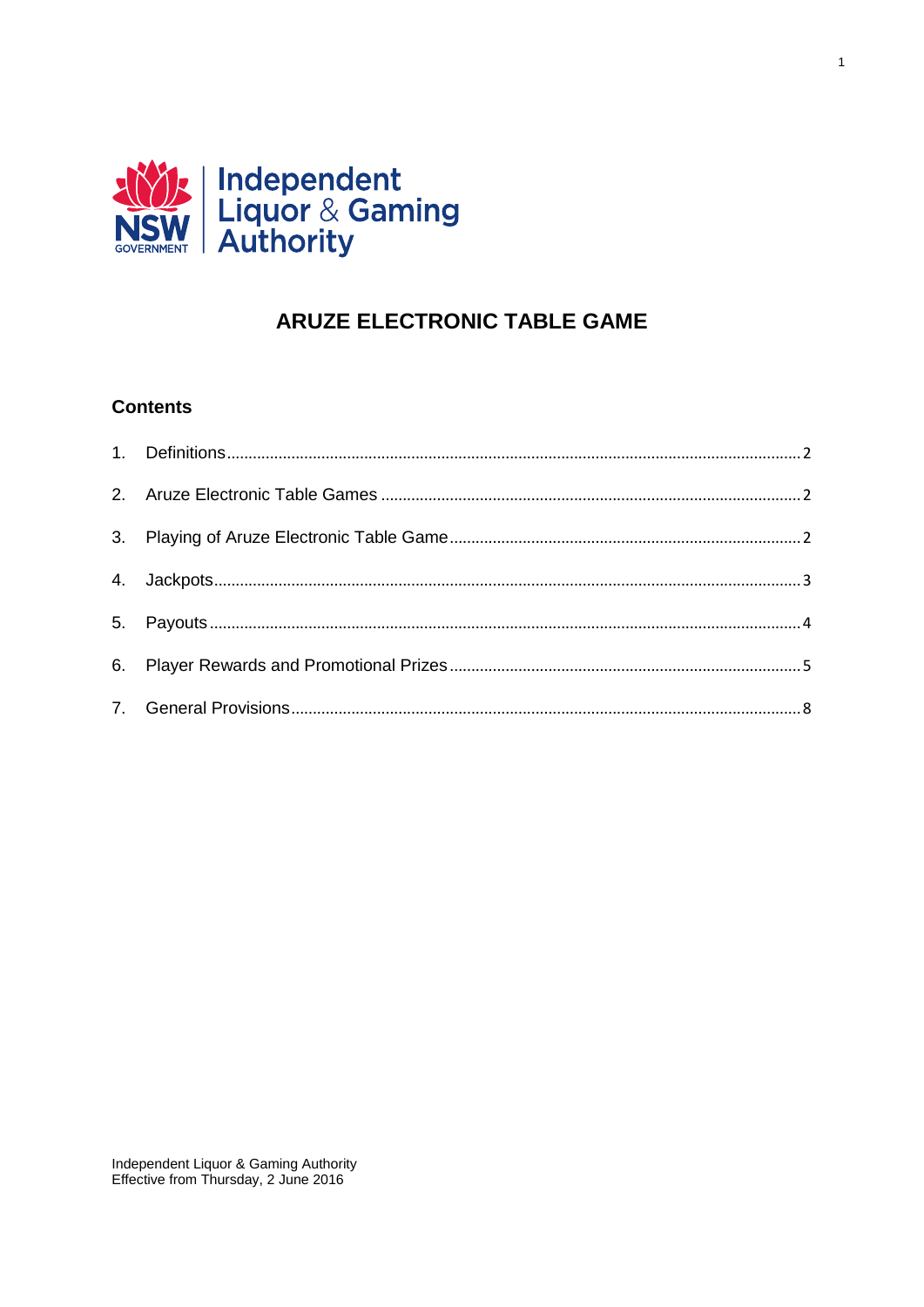### <span id="page-1-0"></span>**1. Definitions**

#### 1.1 In these rules, unless the contrary intention appears:

"**Assistant Gaming Manager**" means a person employed in a casino in a managerial capacity for the supervision of the Aruze Electronic Table Games in the casino and includes an electronic gaming supervisor;

**"Authority"** means the Independent Liquor and Gaming Authority;

**"electronic gaming supervisor"** means a person employed in a casino in a managerial capacity for the supervision of Aruze electronic table games in the casino and includes an Assistant Gaming Manager;

**"inspector"** means a person appointed under section 20 of the Gaming and Liquor Administration Act 2007;

**"maximum bet"** means the maximum amount that may be wagered on any bet selection;

**"minimum bet"** means the minimum amount that may be wagered on any bet selection;

**"player reward bonus"** means any bonus or reward points offered by the casino operator to a patron or patrons of the casino in connection with gaming in the casino;

**"promotional prize(s)"** means promotional prize/s offered by the casino operator to a patron or patrons of the casino in connection with gaming given by way of a prize draw or element of chance;

**"syndicated play"** means 3 or more players acting in concert to affect the opportunity of any person or persons to participate in a linked jackpot arrangement; and

**"void"** means invalid with no result.

# <span id="page-1-1"></span>**2. Aruze Electronic Table Games**

2.1 Aruze is a gaming device which facilitates a factual representation of the casino game of Blackjack.

#### <span id="page-1-2"></span>**3. Playing of Aruze Electronic Table Game**

- 3.1 The instructions on how to play each Aruze electronic table game are displayed on the Aruze electronic table game artwork or screen.
- Independent Liquor & Gaming Authority 3.2 Play options shall be in accordance with the instruction as displayed on the Aruze electronic table game's artwork or screen. Such options shall be initiated by the player activating the relevant function(s) of the Aruze electronic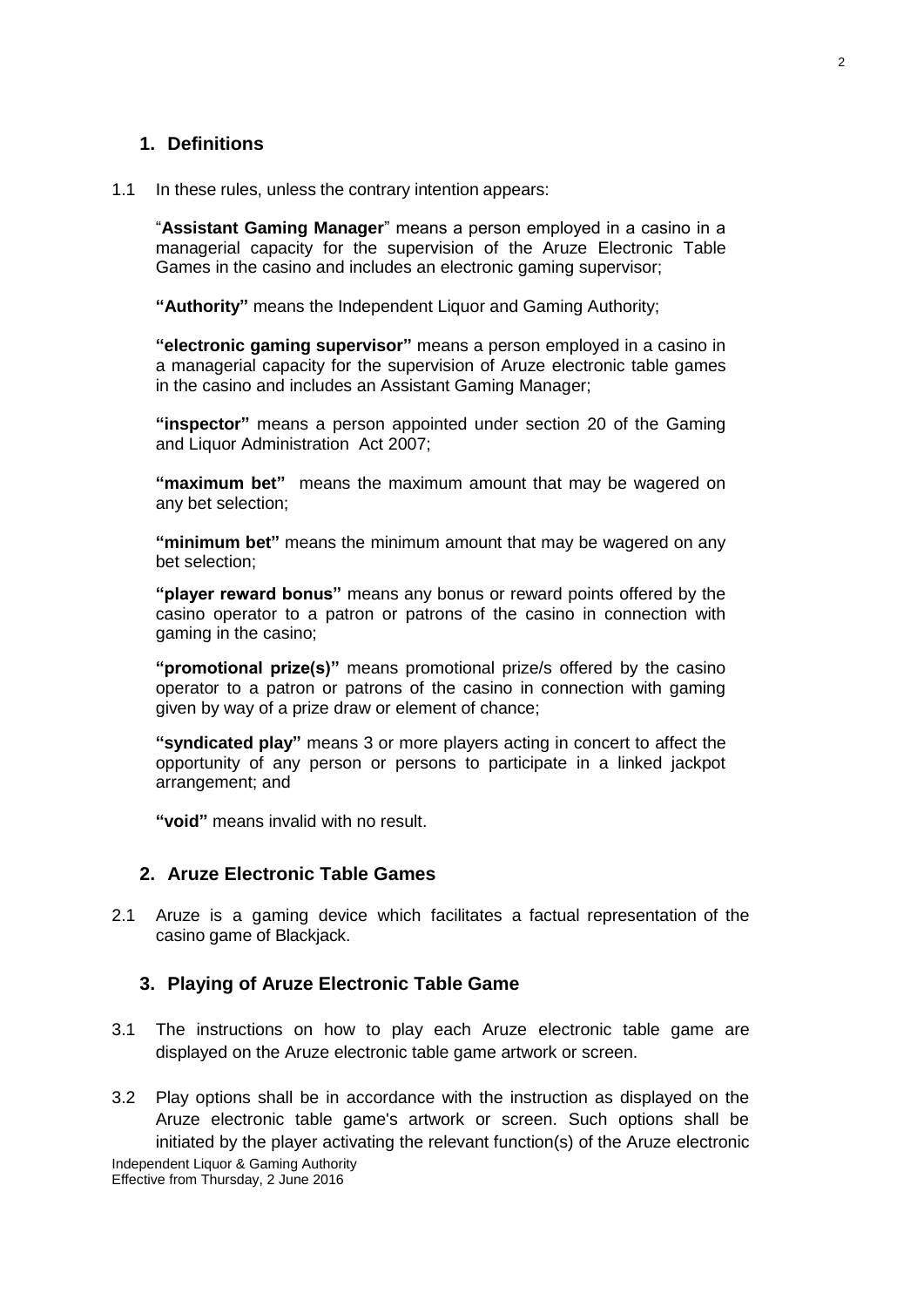table game.

- 3.3 The credit meter can be incremented by:
	- 3.3.1 Australian legal tender (notes of acceptable denomination as indicated on each individual machine);
	- 3.3.2 winnings from Aruze electronic table game play;
	- 3.3.3 winnings from a linked jackpot; and
	- 3.3.4 the centralised monitoring system transferring credits to the Aruze electronic table game.
- 3.4 Aruze electronic table game play shall be initiated by the player wagering credits from the credit meter by activating the appropriate commencement function.
- 3.5 A player's winnings/prizes shall be displayed on:
	- 3.5.1 the Aruze electronic table game;
	- 3.5.2 jackpot display meter;
	- 3.5.3 associated prize display; or
	- 3.5.4 a combination of the above.
- 3.6 Credits displayed on the credit meter may be collected at the end of any game play.
- 3.7 Credits may be paid by issuance of a redeemable ticket or payout voucher and the credits so paid cancelled from the credit meter.

#### <span id="page-2-0"></span>**4. Jackpots**

- 4.1 Where a Jackpot option is offered the following rules will apply:
	- 4.1.1 A progressive jackpot shall operate by adding a percentage contribution of an Aruze electronic table game's turnover to a progressive jackpot pool, or pools. The number of Aruze electronic table games contributing to that pool, or pools, and the percentage contribution of each Aruze electronic game's turnover allocated to the pool(s) shall be configured in accordance with procedures approved by the Authority.
	- 4.1.2 The winner of a progressive jackpot pool shall be determined in accordance with the specific rules of the game as displayed on the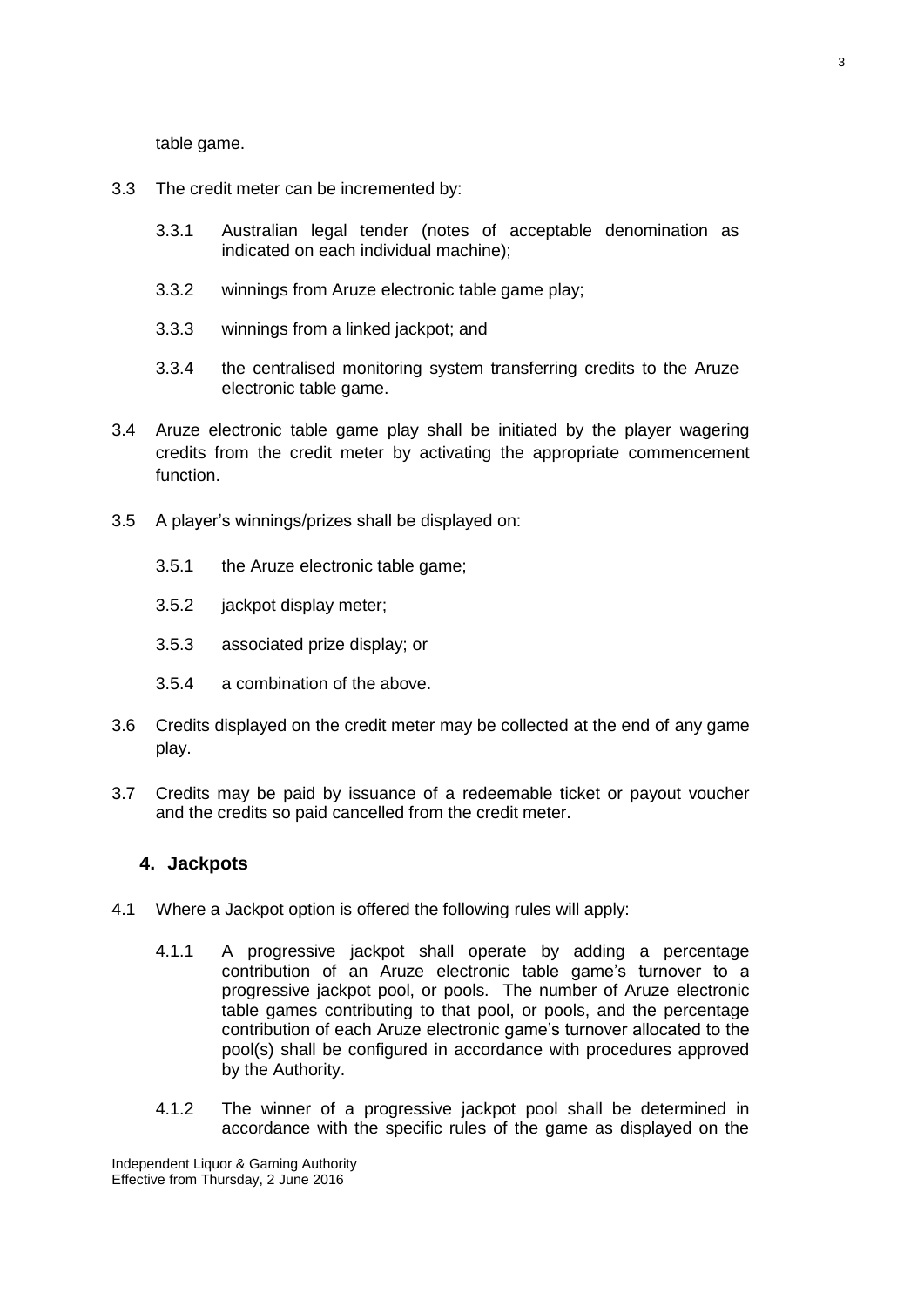machine artwork or screen. The winner of the progressive jackpot pool shall win the prize indicated on the progressive jackpot display.

- 4.1.3 A random mystery jackpot shall operate by adding a percentage contribution of an Aruze electronic table game's turnover to a mystery jackpot pool(s). The number of Aruze electronic table games contributing to that pool, or pools, and the percentage contribution of each Aruze electronic table game's turnover allocated to the pool(s) shall be configured in accordance with procedures approved by the Authority.
- 4.1.4 The winner of a mystery jackpot shall be selected at random by a process approved by the Authority. The winning Aruze electronic table game number of the mystery jackpot pool and the prize won shall be indicated on the mystery jackpot display.
- 4.1.5 Jackpot wins, as indicated on the jackpot display, may be paid to the player:
	- 4.1.5.1 by incrementing the credit meter according to rule 3.3; or
	- 4.1.5.2 issuance of a redeemable ticket or payout voucher and the amounts so paid cleared from the jackpot display meter.
- 4.1.6 In the event of a malfunction of either a jackpot display meter or jackpot controller, the casino operator may adjust, in accordance with procedures approved by the Authority, the value of the jackpot prize. A player entitled to receive a manual payout should verify the amount of the payment and must acknowledge receipt of that payment by signing the manual payment form.

#### <span id="page-3-0"></span>**5. Payouts**

- 5.1 A player entitled to receive a manual payout should verify the amount of the payment and must acknowledge receipt of that payment by signing the manual payment form.
- 5.2 The casino operator may withhold the payment of any prize or redeemable ticket or payout voucher, or demand the return of any prize or redeemable ticket or payout voucher, subject to notification to and review by an inspector, until such time as the casino operator has completed an investigation and made a determination.
- 5.3 Wherever possible, prizes, redeemable tickets or payout vouchers payable by the casino operator will be paid immediately to the player. However, the casino operator may:
	- 5.3.1 delay payment, subject to further verification of the player's entitlement, to a mutually agreed time;

Independent Liquor & Gaming Authority Effective from Thursday, 2 June 2016 5.3.2 pay the prize other than in a form requested by the player; and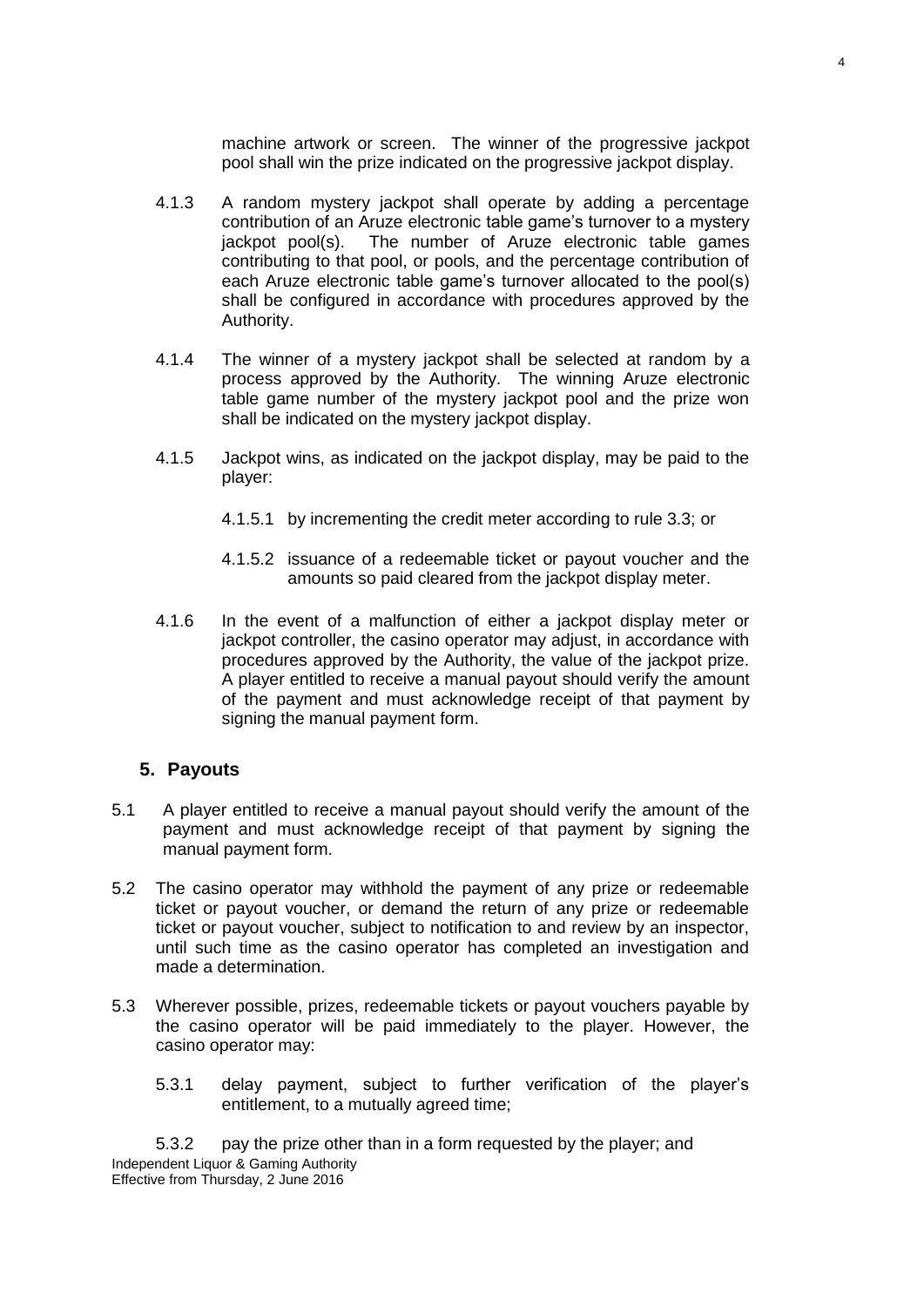- 5.3.3 request an appropriate form of personal identification from the player.
- 5.4 Any malfunction of the operating equipment or software on the terminal of an Aruze electronic table game shall void any Aruze electronic table game plays and payouts on that terminal.
- 5.5 Any malfunction of the operating equipment or software on an Aruze electronic table game shall void any Aruze electronic table game plays and payouts on the terminals controlled by that equipment software.

# <span id="page-4-0"></span>**6. Player Rewards and Promotional Prizes**

- 6.1 The casino operator may offer from time to time Promotional Prizes in conjunction with gaming in the casino.
- 6.2 Promotional Prize draws shall be overseen by a scrutineer nominated by the casino operator where an individual prize has a value over \$10,000.
- 6.3 When offering a non-monetary prize of a Promotional Prize, with the exception of prizes consisting of slots dollars and/or casino dollars, the casino operator may give the winner the option to be paid a cash alternative of the non-monetary prize instead which shall be clearly stated in the terms and conditions of the promotion.
- 6.4 If a Promotional Prize is a cash prize and is greater than \$10,000 the prizewinner may choose to be paid the amount as cash, by a crossed cheque made out to the winner, by electronic funds transfer to the winner or by a combination of these payment options.
- 6.5 The non-monetary prize rules as set out in section 66(4) of the Casino Control Act 1992 apply and Promotional Prizes will not consist of or include any of the following:
	- 6.5.1 tobacco in any form;
	- 6.5.2 a firearm, or ammunition, or an imitation firearm, within the meaning of the Firearms Act 1996;
	- 6.5.3 a prohibited weapon within the meaning of the Weapons Prohibition Act 1998;
	- 6.5.4 more than 20 litres of liquor; or
	- 6.5.5 any item or service prescribed by the regulations.
- 6.6 The casino operator will detail the terms and conditions associated with any Promotional Prize and make reference to these terms and conditions in the marketing material. These terms and conditions will be readily available within the casino boundary, or through appropriate means including but not limited to secure websites, email click through, direct mail or brochures.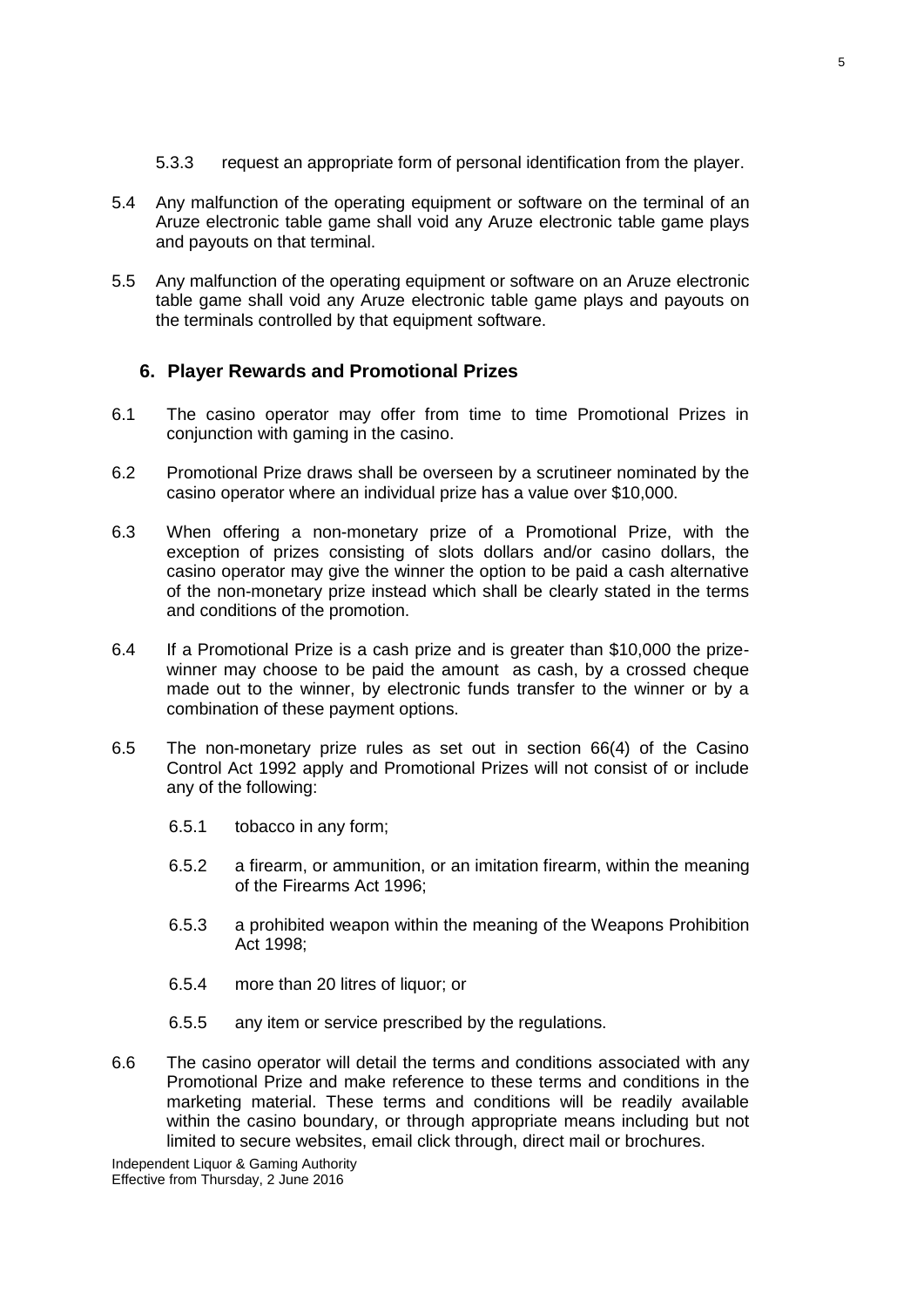- 6.7 The terms and conditions to any Promotional Prize must include, but are not limited to, the following:
	- 6.7.1 the manner in which a Promotional Prize is to be awarded;
	- 6.7.2 when and where the Promotional Prize will be awarded;
	- 6.7.3 the characteristics, criteria and/or requirements for a player to be eligible for a Promotional Prize;
	- 6.7.4 if there is a minimum or compulsory wager for each player to be eligible for a Promotional Prize then that minimum or compulsory wager;
	- 6.7.5 the nature of the Promotional Prize and any qualification, reservation or guarantee given by the casino operator, if applicable;
	- 6.7.6 the closing date and time for receipt of entry into any Promotional Prize promotion;
	- 6.7.7 the place, date and time of any Promotional Prize promotion;
	- 6.7.8 the method for claiming a Promotional Prize (including any requirement for entrants to be physically present);
	- 6.7.9 how the winner of a Promotional Prize will be notified;
	- 6.7.10 how the results of a Promotional Prize will be published;
	- 6.7.11 details of the prizes and their value including any conditions relating to receiving, using or accepting prizes; and
		- 6.7.11.1If the prize is machinery or an electric appliance, details shall also include:
			- i) Make;
			- ii) Model;
			- iii) Accessories.
		- 6.7.11.2If the prize is a motor vehicle, details shall also include:
			- i) Make;
			- ii) Model;
			- iii) Accessories; and
			- iv) whether registration and other on-road costs are included.
		- 6.7.11.3If the prize is travel, details shall also include:
			- i) number of persons entitled to take advantage of the travel prize;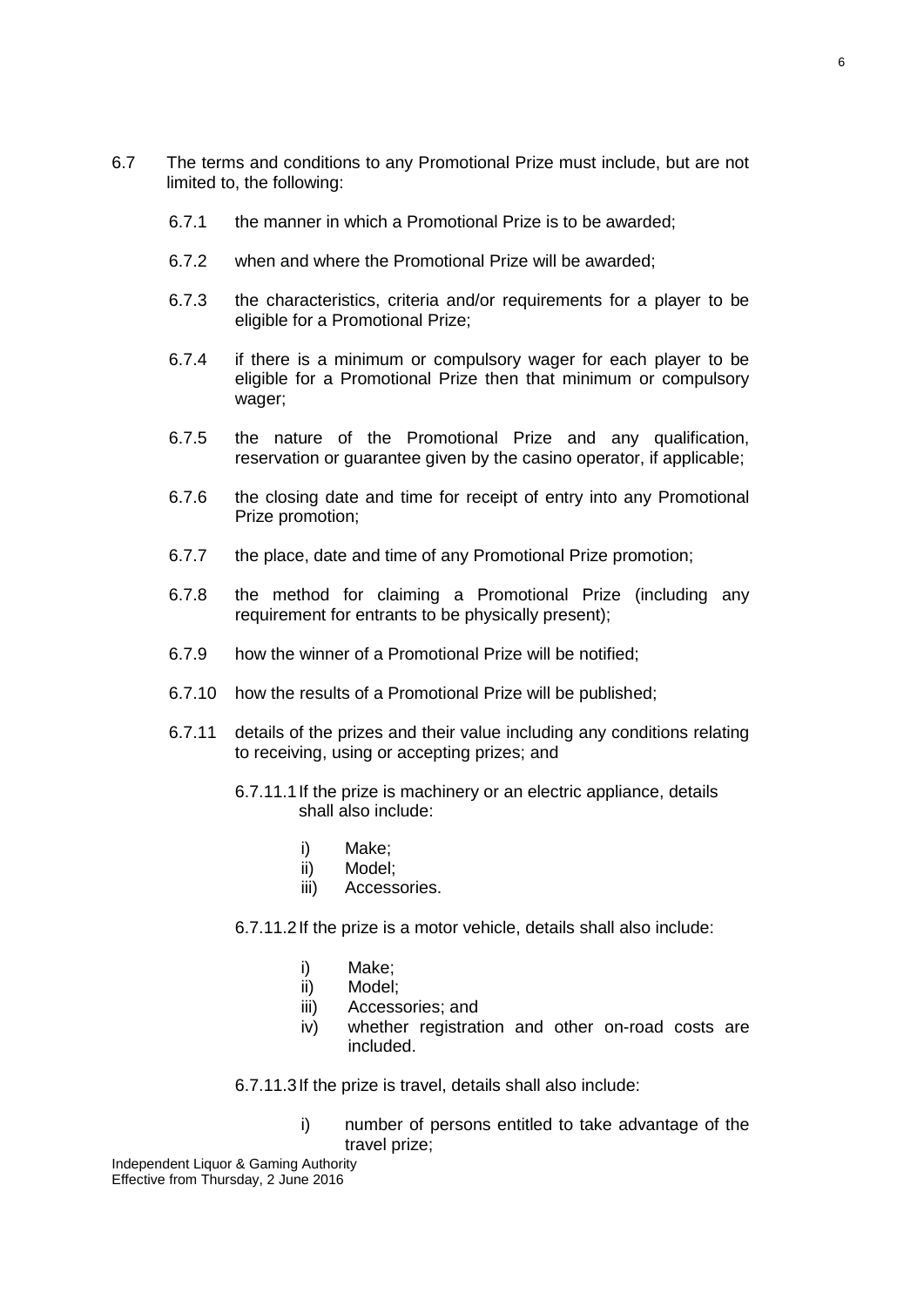- ii) what is included (airfares, transfers, other transport, duration, accommodation standard, meals);
- iii) restrictions on when the travel must be taken:
- iv) if spending money is included.
- 6.7.11.4If the prize is real estate, details shall also include:
	- i) the type of dwelling;
	- ii) plans;
	- iii) contract details;
	- iv) easement details;
	- v) address or other location;
	- vi) what is included conveyancing, legal costs, fixtures, furniture.
- 6.8 When an entrant is not required to be present at a draw to win a Promotional Prize, reasonable endeavours must be made by the casino operator to notify the winner of any Promotional Prize within 2 days of the draw by the following methods:
	- 6.8.1 face-to-face; or
	- 6.8.2 mail; or
	- 6.8.3 telephone; or
	- 6.8.4 email.
- 6.9 The casino operator shall provide the Authority with full details of the terms and conditions of any offer by the casino operator of a Promotional Prize at least 24 hours prior to the commencement of any promotion.
	- 6.9.1 Authority approval is required for the casino operator to amend the terms and conditions of the promotion after the commencement of the promotion.
- 6.10 The casino operator shall inform a patron/s as soon as practicable of the reason(s) for refusing to award them a Promotional Prize. The casino operator must retain:
	- 6.10.1 all details of claims for a Promotional Prize over \$100 which are denied by the casino operator. These details shall include the names and addresses of the claimants and the reason(s) why the claims were not met.
- 6.11 In the event of a dispute relating to the terms and conditions of a Promotional Prize promotion, the decision of the casino operator is final. Where any person is not satisfied with a decision of the casino operator relating to a promotion, the person will be advised of their right to lodge a complaint with an inspector under section 33 of the Gaming and Liquor Administration Act 2007.
- Independent Liquor & Gaming Authority Effective from Thursday, 2 June 2016 6.12 Should the casino operator determine that the integrity of the promotion and/or draw has been compromised it may either postpone the promotion and/or draw until such a time as the integrity of the promotion and/or draw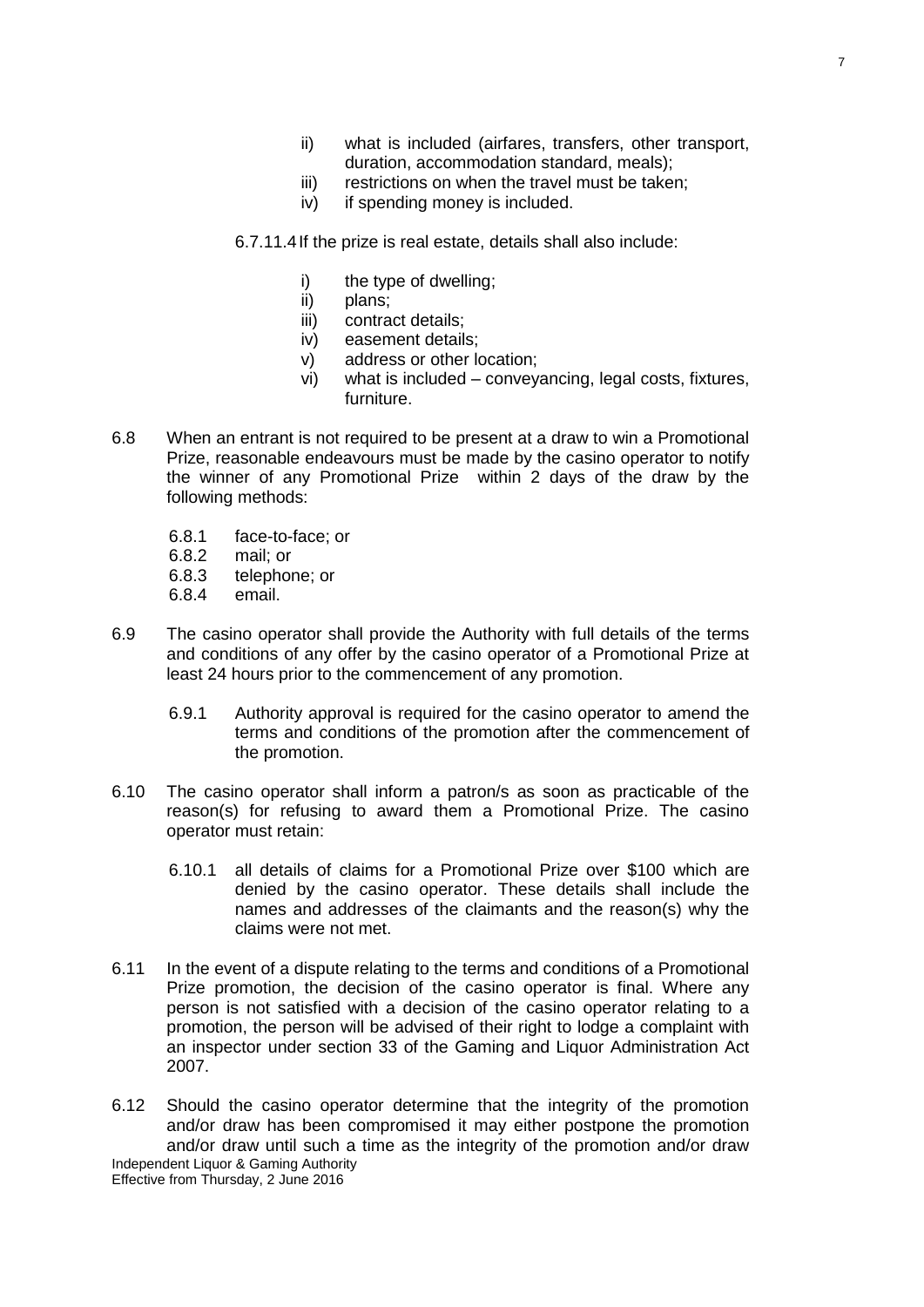has been validated or cancel the draw. Should this occur the inspectorate is to be notified immediately.

#### <span id="page-7-0"></span>**7. General Provisions**

- 7.1 A player shall be entitled to play more than one Aruze electronic table game at a time, unless otherwise instructed by an electronic gaming supervisor/Assistant Gaming Manager.
- 7.2 The player of an Aruze electronic table game is required to clear credits from the Aruze electronic table game when a close of play warning or notification is initiated.
- 7.3 Players are required to notify the casino operator in the event of any malfunction of an Aruze electronic table game at which they are playing. Failure to do so, and the retention of any prizes, coin issues or free play as a result of an Aruze electronic table game malfunction, may be considered to be a contravention of these rules.
- 7.4 Tilting, rocking, or in any way damaging or interfering with an Aruze electronic table game, or attempting to operate a terminal with any object or device other than legal tender is prohibited, and may be considered to be a contravention of these rules.
- 7.5 A person shall not, either alone or in concert with any other persons, use or control at or near an Aruze electronic table game or location related to the playing of Aruze electronic table games a calculator, computer, or other electronic, electrical or mechanical apparatus or device that is capable, with respect to an Aruze electronic table game or a part thereof, of interfering with an outcome or the proper or normal operation of an Aruze electronic table game or a part thereof.
- 7.6 Rule 7.5 shall not apply to use or control by an agent or employee of the casino operator or an inspector where such person is acting in the course of their duty.
- 7.7 Where an electronic gaming supervisor/Assistant Gaming Manager is satisfied that a person has contravened any provision of rule 7.3, 7.4, 7.5, 7.10, 7.11, 7.12 or 7.14 the electronic gaming supervisor/Assistant Gaming Manager may:
	- 7.7.1 declare that any wager made by the person is void;
	- 7.7.2 direct that the person shall be excluded from further participation in playing of Aruze electronic table games; or
	- 7.7.3 recommend the person be excluded from the casino in line with the provisions of section 79 of the Casino Control Act 1992.
- 7.8 An electronic gaming supervisor/Assistant Gaming Manager may invalidate the outcome of a game if:

Independent Liquor & Gaming Authority Effective from Thursday, 2 June 2016